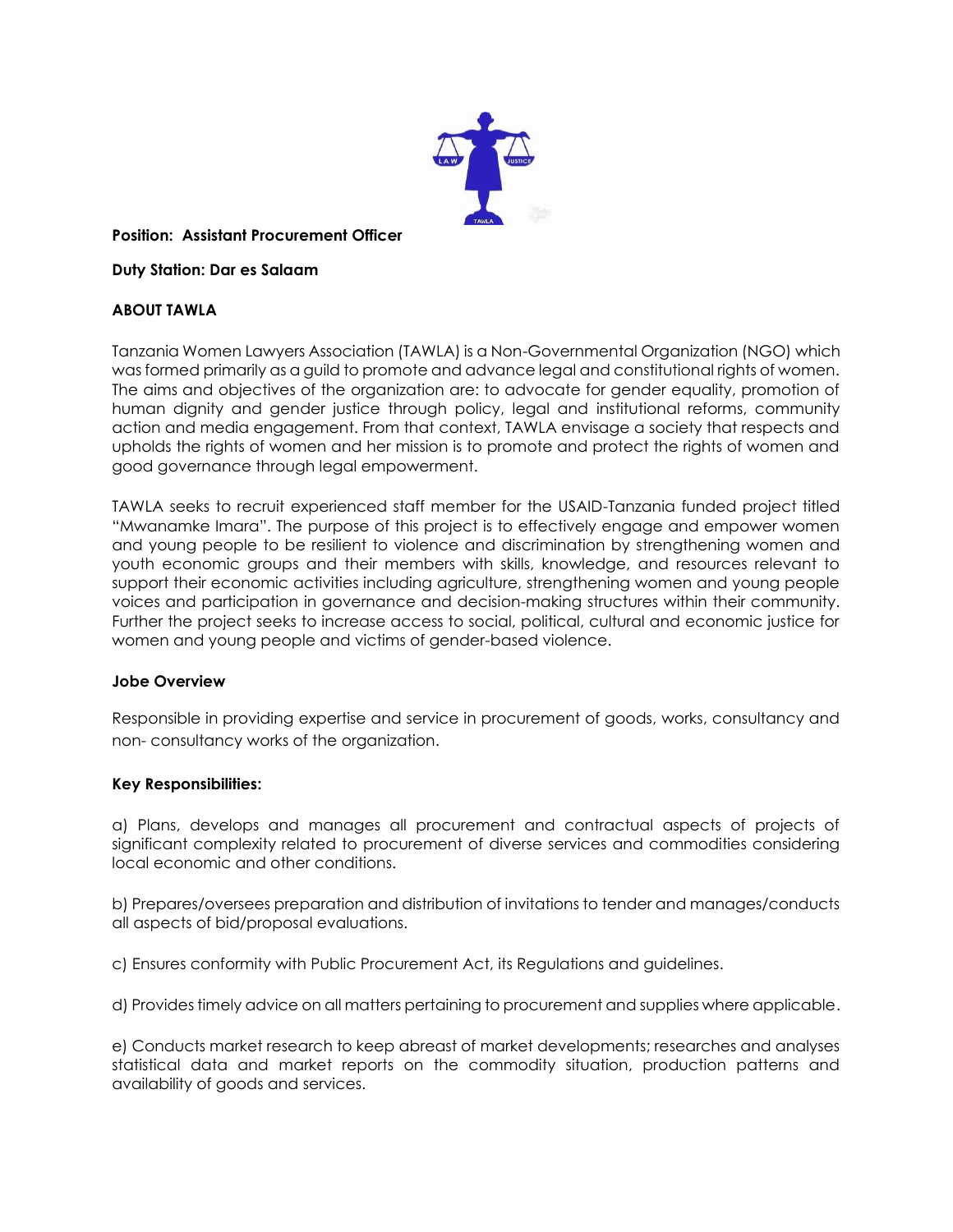f) Identifies new technologies and products/services, evaluates and recommends potential supply sources and participates in the incorporation of research results into the procurement program.

g) Oversees adherence to contractual agreements, recommends amendments and extensions of contracts, and advises concerned parties on contractual rights and obligations.

h) Prepares a variety of procurement-related documents, contracts, communications, guidelines, instructions, etc.

i) Oversees planning, control, management and disposal of inventories and assets.

j) Conduct physical inventory of supplies, materials and equipment.

k) Carry out any other duties as assigned by the Supervisor.

### **Qualifications, Experience & Skills Required**

- Bachelor's degree in Procurement and Logistics /Supplies or Advanced Diploma in Procurement and Logistic/Supplies from the recognized institution with Certified Procurement and Supplies.
- Professional (CSP/CPSP) or other similar qualifications and registered by PSPTB as authorized Procurement and Supplies Professionals with three(3) years working experience in the same field from a reputable organization.
- Demonstrated Skills and Competencies.
- Proven success as a procurement leader within supply chain including planning, procurement and logistics.
- Good collaborator with effective interpersonal and analytical skills who work seamlessly across cultures, organizational units and suppliers.
- Knowledge and experience in procurement plans, strategies, market analysis techniques and contracting.
- Good negotiation skills.
- Excellent skills in conducting market analysis and sourcing strategies.
- Ability to maintain confidentiality with a higher aim of professionalism.
- Good mathematical skills.
- Knowledge of generic procurement procedures and practices.
- Fluent in English and Kiswahili.

### **MODE OF APPLICATION**

To apply, please send your application (CV and Cover letter) to [info@tawla.or.tz](mailto:info@tawla.or.tz) (Deadline 20<sup>th</sup> June 2022 1700HRS)